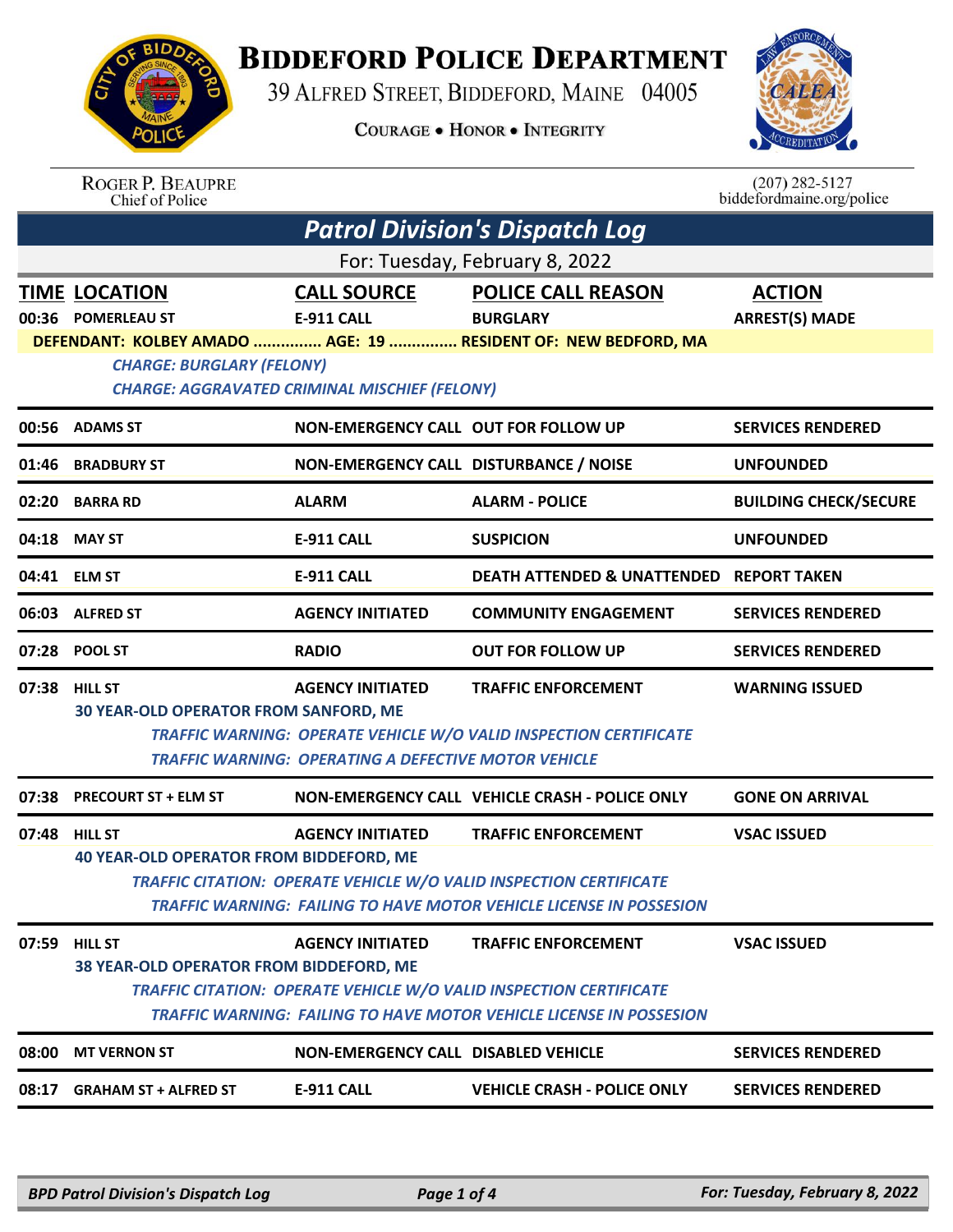| 08:25 | <b>TIME LOCATION</b><br>POOL ST + LAFAYETTE ST<br>19 YEAR-OLD OPERATOR FROM WALLINGFORD, CT | <b>CALL SOURCE</b><br><b>AGENCY INITIATED</b>                                                                                           | <b>POLICE CALL REASON</b><br><b>TRAFFIC ENFORCEMENT</b>                                                 | <b>ACTION</b><br><b>WARNING ISSUED</b> |
|-------|---------------------------------------------------------------------------------------------|-----------------------------------------------------------------------------------------------------------------------------------------|---------------------------------------------------------------------------------------------------------|----------------------------------------|
|       |                                                                                             | <b>TRAFFIC WARNING: SPEEDING 10-14 MPH OVER LIMIT</b>                                                                                   |                                                                                                         |                                        |
| 08:31 | <b>BOULDER WAY</b>                                                                          | <b>NON-EMERGENCY CALL ALARM - POLICE</b>                                                                                                |                                                                                                         | <b>FALSE ALARM</b>                     |
| 08:36 | OLD POOL RD                                                                                 | <b>NON-EMERGENCY CALL CHECK WELFARE</b>                                                                                                 |                                                                                                         | <b>NEGATIVE CONTACT</b>                |
| 08:43 | <b>GREENFIELD LN</b><br>39 YEAR-OLD OPERATOR FROM PORTLAND, ME                              | <b>AGENCY INITIATED</b>                                                                                                                 | <b>TRAFFIC ENFORCEMENT</b>                                                                              | <b>WARNING ISSUED</b>                  |
|       |                                                                                             | <b>TRAFFIC WARNING: OPERATING A DEFECTIVE MOTOR VEHICLE</b>                                                                             | TRAFFIC WARNING: OPERATE VEHICLE W/O VALID INSPECTION CERTIFICATE                                       |                                        |
| 08:57 | <b>MEDICAL CENTER DR</b>                                                                    | NON-EMERGENCY CALL ASSIST OTHER AGENCY                                                                                                  |                                                                                                         | <b>SERVICES RENDERED</b>               |
|       | 09:00 ALFRED ST                                                                             |                                                                                                                                         | NON-EMERGENCY CALL MENTAL ILLNESS CASES                                                                 | <b>SERVICES RENDERED</b>               |
| 09:06 | <b>ALFRED ST + ROBERTS ST</b><br>67 YEAR-OLD OPERATOR FROM OLD ORCHARD BEACH, ME            | <b>AGENCY INITIATED</b><br><b>TRAFFIC WARNING: SPEEDING 1-9 MPH OVER LIMIT</b>                                                          | <b>TRAFFIC ENFORCEMENT</b>                                                                              | <b>WARNING ISSUED</b>                  |
| 09:12 | <b>BACON ST</b>                                                                             | <b>RADIO</b>                                                                                                                            | <b>48 HR RULE VIOLATION</b>                                                                             | <b>VEHICLE TOWED</b>                   |
| 09:26 | <b>MAINE TPKE + ALFRED ST</b>                                                               | <b>E-911 CALL</b>                                                                                                                       | <b>BOLO</b>                                                                                             | <b>NEGATIVE CONTACT</b>                |
| 09:32 | <b>ALFRED ST + ROBERTS ST</b><br><b>60 YEAR-OLD OPERATOR FROM PORTLAND, ME</b>              | <b>AGENCY INITIATED</b><br><b>TRAFFIC WARNING: FAILURE TO REGISTER VEHICLE</b><br><b>TRAFFIC WARNING: SPEEDING 10-14 MPH OVER LIMIT</b> | <b>TRAFFIC ENFORCEMENT</b>                                                                              | <b>WARNING ISSUED</b>                  |
| 09:38 | <b>ADAMS ST + JEFFERSON ST</b>                                                              | <b>RADIO</b>                                                                                                                            | <b>PARKING COMPLAINT</b>                                                                                | <b>PARKING TICKET ISSUED</b>           |
| 09:40 | <b>ELM ST</b><br>17 YEAR-OLD OPERATOR FROM ARUNDEL, ME                                      | <b>AGENCY INITIATED</b><br><b>TRAFFIC WARNING: FAILURE TO REGISTER VEHICLE</b><br><b>TRAFFIC WARNING: SPEEDING 10-14 MPH OVER LIMIT</b> | <b>TRAFFIC ENFORCEMENT</b>                                                                              | <b>WARNING ISSUED</b>                  |
| 09:47 | <b>ELM ST + AMHERST ST</b><br><b>42 YEAR-OLD OPERATOR FROM OLD ORCHARD BEACH, ME</b>        | <b>AGENCY INITIATED</b>                                                                                                                 | <b>TRAFFIC ENFORCEMENT</b><br><b>TRAFFIC WARNING: FAILING TO OPERATE MOTOR VEHICLE AT CAREFUL SPEED</b> | <b>WARNING ISSUED</b>                  |
| 09:55 | <b>ALFRED ST</b><br>52 YEAR-OLD OPERATOR FROM BIDDEFORD, ME                                 | <b>AGENCY INITIATED</b>                                                                                                                 | <b>TRAFFIC ENFORCEMENT</b><br><b>TRAFFIC CITATION: OPERATE VEHICLE W/O VALID INSPECTION CERTIFICATE</b> | <b>VSAC ISSUED</b>                     |
| 10:08 | <b>BACON ST + FOSS ST</b>                                                                   | <b>AGENCY INITIATED</b>                                                                                                                 | <b>48 HR RULE VIOLATION</b>                                                                             | <b>VEHICLE TOWED</b>                   |
|       | 10:22 ELM ST<br>57 YEAR-OLD OPERATOR FROM BIDDEFORD, ME                                     | <b>AGENCY INITIATED</b>                                                                                                                 | <b>TRAFFIC ENFORCEMENT</b><br>TRAFFIC WARNING: USE OF HANDHELD DEVICE WHILE OPERATING MV                | <b>WARNING ISSUED</b>                  |
| 10:23 | <b>MAIN ST</b>                                                                              | <b>WALK-IN AT STATION</b>                                                                                                               | <b>PAPERWORK</b>                                                                                        | <b>SERVICES RENDERED</b>               |
| 10:31 | <b>WEST CUTTS ST</b>                                                                        | <b>NON-EMERGENCY CALL CHECK WELFARE</b>                                                                                                 |                                                                                                         | <b>SERVICES RENDERED</b>               |
|       | <b>BPD Patrol Division's Dispatch Log</b>                                                   | Page 2 of 4                                                                                                                             |                                                                                                         | For: Tuesday, February 8, 2022         |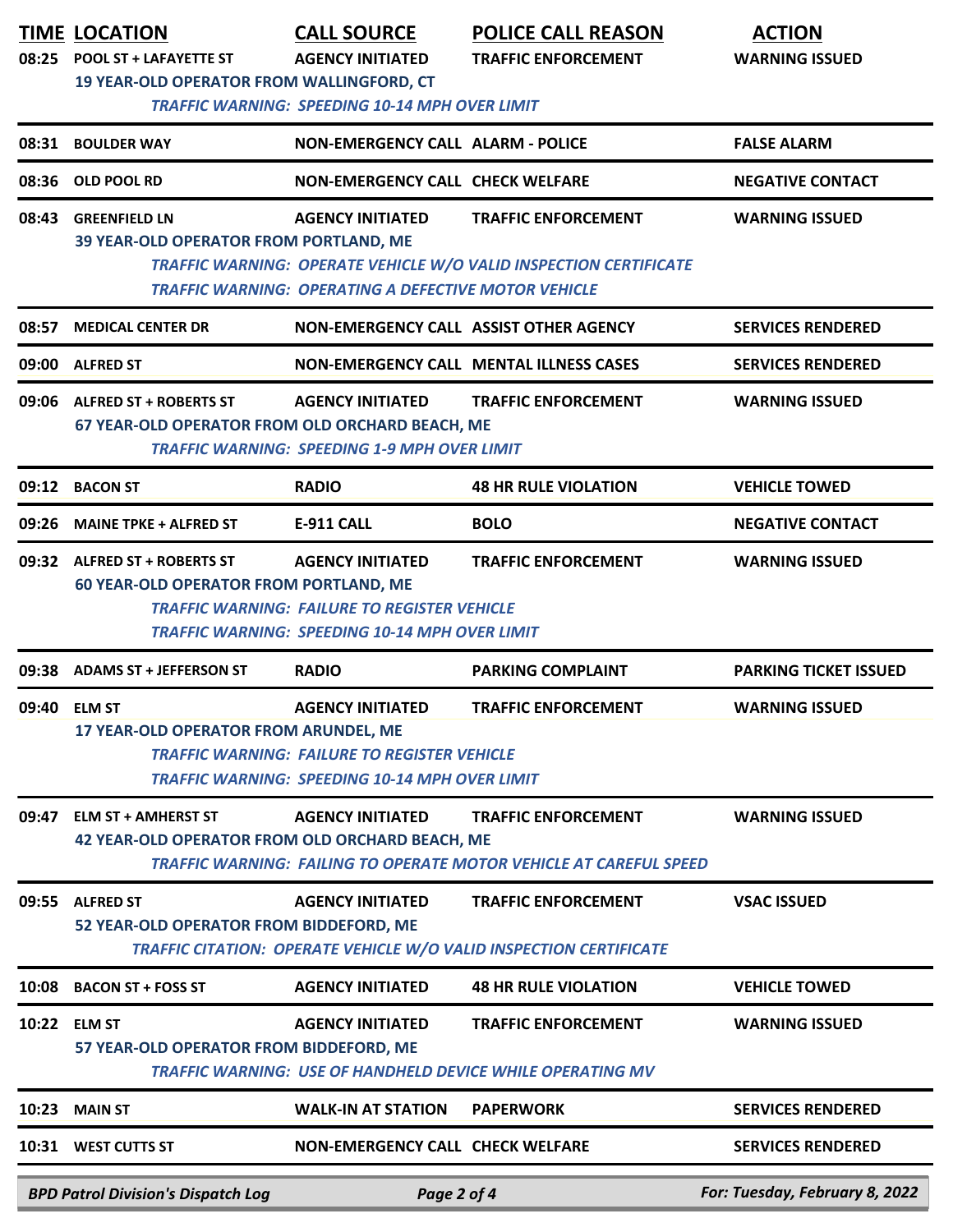**TIME LOCATION CALL SOURCE POLICE CALL REASON ACTION**

**10:32 ALFRED ST + ROBERTS ST AGENCY INITIATED TRAFFIC ENFORCEMENT WARNING ISSUED**

**60 YEAR-OLD OPERATOR FROM BIDDEFORD, ME**

## *TRAFFIC WARNING: SPEEDING 1-9 MPH OVER LIMIT*

|       | 10:35 CHICOPEE LN                                                           | <b>RADIO</b>                                                                              | <b>PARKING COMPLAINT</b>                                         | <b>PARKING TICKET ISSUED</b> |
|-------|-----------------------------------------------------------------------------|-------------------------------------------------------------------------------------------|------------------------------------------------------------------|------------------------------|
|       | 11:35 MAPLEWOOD AVE                                                         | <b>NON-EMERGENCY CALL CRIMINAL MISCHIEF</b>                                               |                                                                  | <b>REPORT TAKEN</b>          |
|       | 11:42 HOPE LN                                                               | NON-EMERGENCY CALL ASSIST OTHER AGENCY                                                    |                                                                  | <b>NEGATIVE CONTACT</b>      |
|       | 11:54 EMERY ST                                                              | <b>RADIO</b>                                                                              | <b>48 HR RULE VIOLATION</b>                                      | <b>VEHICLE TOWED</b>         |
|       | 12:21 MAY ST                                                                | <b>NON-EMERGENCY CALL SUSPICION</b>                                                       |                                                                  | <b>SERVICES RENDERED</b>     |
|       | 13:00 ALFRED ST                                                             | <b>WALK-IN AT STATION</b>                                                                 | <b>VIOL PROTECTION FROM ABUSE</b>                                | <b>REPORT TAKEN</b>          |
|       | 13:05 GREEN ST                                                              | <b>AGENCY INITIATED</b>                                                                   | <b>48 HR RULE VIOLATION</b>                                      | <b>VEHICLE TOWED</b>         |
| 13:48 | <b>MAIN ST + FOSS ST</b><br>52 YEAR-OLD OPERATOR FROM OLD ORCHARD BEACH, ME | <b>AGENCY INITIATED</b><br><b>TRAFFIC WARNING: FAILURE TO OBEY TRAFFIC CONTROL DEVICE</b> | <b>TRAFFIC ENFORCEMENT</b>                                       | <b>WARNING ISSUED</b>        |
|       | 13:51 OAK ST                                                                | <b>WALK-IN AT STATION</b>                                                                 | <b>SEX OFFENDER REGISTRATION</b>                                 | <b>REPORT TAKEN</b>          |
|       | 14:14 STATE ST                                                              | <b>E-911 CALL</b>                                                                         | 911 MISUSE                                                       | <b>NEGATIVE CONTACT</b>      |
| 14:55 | <b>MAIN ST</b>                                                              |                                                                                           | NON-EMERGENCY CALL ATTEMPTED/THREATENED SUICIDE NEGATIVE CONTACT |                              |
|       | 14:56 HARMON ST                                                             | <b>WALK-IN AT STATION</b>                                                                 | <b>THEFT</b>                                                     | <b>REPORT TAKEN</b>          |
|       | 15:42 MAY ST                                                                | NON-EMERGENCY CALL PARKING COMPLAINT                                                      |                                                                  | <b>SERVICES RENDERED</b>     |
|       | 16:02 FREEMAN ST                                                            | <b>E-911 CALL</b>                                                                         | <b>HARASSMENT</b>                                                | <b>REPORT TAKEN</b>          |
|       | <b>16:11 VINE ST</b>                                                        |                                                                                           | <b>NON-EMERGENCY CALL MENTAL ILLNESS CASES</b>                   | <b>SERVICES RENDERED</b>     |
|       | 16:23 ALFRED ST                                                             | E-911 CALL                                                                                | <b>DOMESTIC COMPLAINTS</b>                                       | <b>REPORT TAKEN</b>          |
|       | 16:31 MAY ST                                                                | <b>E-911 CALL</b>                                                                         | <b>MENTAL ILLNESS CASES</b>                                      | <b>REPORT TAKEN</b>          |
|       | 16:43 WEST CUTTS ST                                                         | E-911 CALL                                                                                | <b>ASSIST: MEDICAL W/ ENGINE</b>                                 | <b>TRANSPORT TO HOSPITAL</b> |
|       | 16:47 CENTER ST + GREEN ST                                                  | <b>AGENCY INITIATED</b>                                                                   | <b>PARKING COMPLAINT</b>                                         | <b>VEHICLE TOWED</b>         |
|       | 17:38 CENTER ST                                                             | <b>AGENCY INITIATED</b>                                                                   | <b>PARKING COMPLAINT</b>                                         | <b>SERVICES RENDERED</b>     |
|       | 17:38 PROSPECT ST                                                           |                                                                                           | <b>NON-EMERGENCY CALL DOMESTIC COMPLAINTS</b>                    | <b>SERVICES RENDERED</b>     |
|       | 17:44 CENTER ST                                                             | <b>AGENCY INITIATED</b>                                                                   | <b>PARKING COMPLAINT</b>                                         | <b>VEHICLE TOWED</b>         |
|       | 18:38 PORTER ST                                                             | <b>AGENCY INITIATED</b>                                                                   | <b>PARKING COMPLAINT</b>                                         | <b>SERVICES RENDERED</b>     |
|       | 18:39 ELM ST                                                                | <b>NON-EMERGENCY CALL ROAD HAZARD</b>                                                     |                                                                  | <b>SERVICES RENDERED</b>     |
|       | <b>18:40 MAIN ST</b>                                                        |                                                                                           | <b>NON-EMERGENCY CALL MENTAL ILLNESS CASES</b>                   | <b>SERVICES RENDERED</b>     |
|       | <b>19:12 MAIN ST</b>                                                        |                                                                                           | <b>NON-EMERGENCY CALL MENTAL ILLNESS CASES</b>                   | <b>SERVICES RENDERED</b>     |